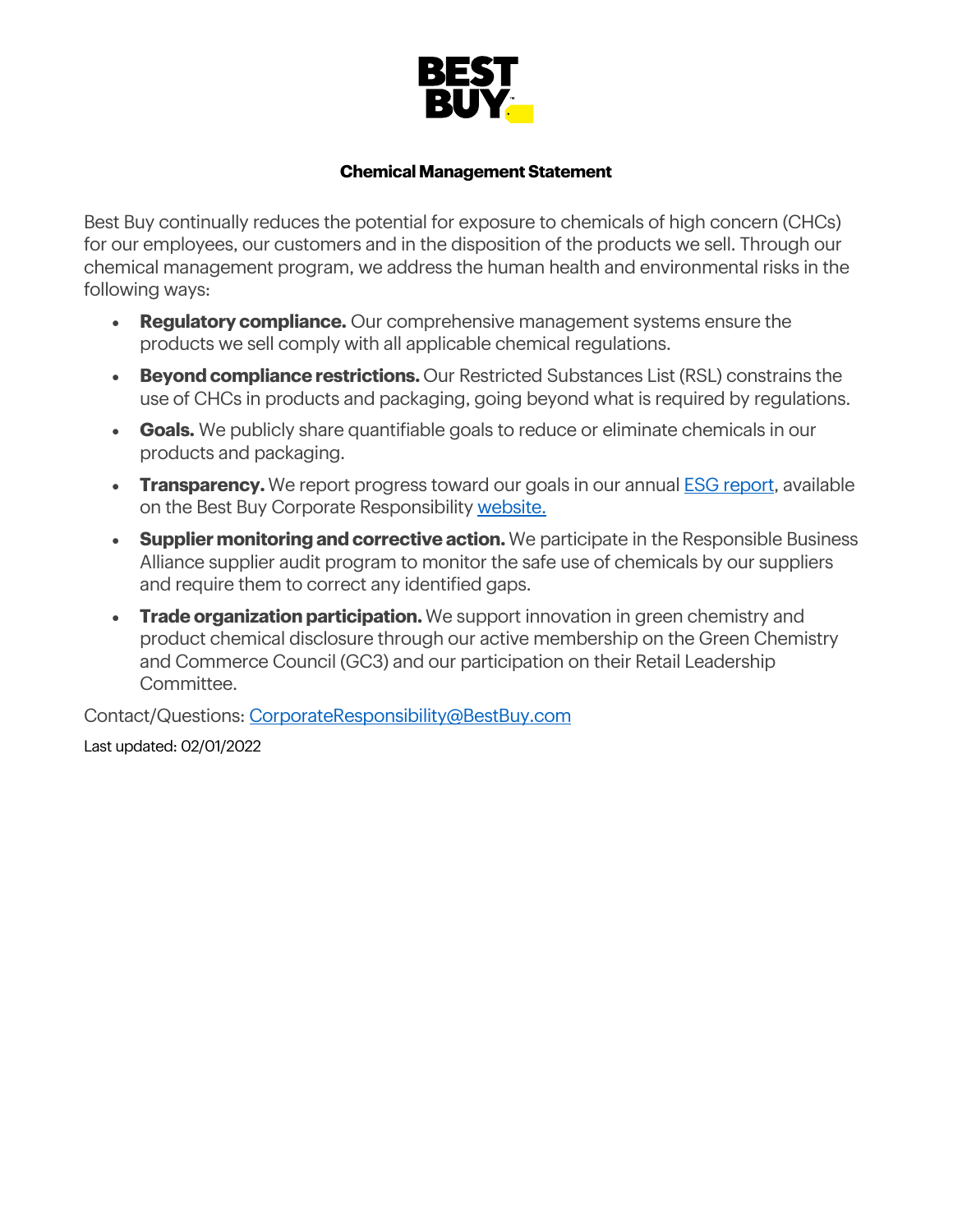

## **RESTRICTED SUBSTANCE LIST (RSL)**

In addition to the requirements established in this Restricted Substance List (RSL), the manufacturers of Best Buy exclusive products must adhere to Best Buy's Vendor Performance and Operations Standards and comply with all applicable laws, rules and regulations in performing their obligations under the Agreement.

## **SUBSTANCES RESTRICTED FOR USE**

| <b>CHEMICAL</b>                                                                                 | CAS#                                                  | MATERIAL APPLICABILITY                               | <b>Exclusive Brands</b><br>or All Brands | <b>RESTRICTION</b>                      | <b>EXAMPLES OF USE</b>                                                                       |
|-------------------------------------------------------------------------------------------------|-------------------------------------------------------|------------------------------------------------------|------------------------------------------|-----------------------------------------|----------------------------------------------------------------------------------------------|
| Arsenic and all Arsenic compounds                                                               | Examples:<br>7440-38-2<br>1303-00-0<br>15606-95-8     | Wood products                                        | <b>Exclusive Brands</b>                  | Non-use                                 | LCD display glass, camera lens,<br>trackpad glass, display cover<br>glass, antifouling agent |
|                                                                                                 |                                                       | All materials except<br>semiconductors, metal alloys | <b>Exclusive Brands</b>                  | 50 ppm                                  |                                                                                              |
|                                                                                                 | 7778-44-1                                             | Metal alloys                                         | <b>Exclusive Brands</b>                  | 1,000 ppm                               |                                                                                              |
| Asbestos and all Asbestos<br>compounds                                                          | Examples:<br>12001-28-4<br>12001-29-5                 | All materials                                        | <b>Exclusive Brands</b>                  | Non-use                                 | Insulator                                                                                    |
| Azo dyes, Arylamines, Anilines which<br>form aromatic amines                                    | Examples:<br>60-09-3<br>97-56-3<br>99-55-8<br>90-04-0 | All materials                                        | <b>Exclusive Brands</b>                  | 30 ppm                                  |                                                                                              |
|                                                                                                 |                                                       | Material with direct and<br>prolonged skin contact   | <b>Exclusive Brands</b>                  | Non-use                                 |                                                                                              |
| Benzenamine, N-phenyl-, reaction<br>products with styrene and 2,4,4-<br>trimethylpentene (BNST) | 68921-45-9                                            | All materials                                        | <b>Exclusive Brands</b>                  | Non-use                                 | Antioxidant additive in<br><b>lubricants</b>                                                 |
| Boric acid                                                                                      | 10043-35-3                                            | All materials                                        | <b>Exclusive Brands</b>                  | Non-use                                 | Flame retardant                                                                              |
| Cadmium and all Cadmium<br>compounds<br>Cadmium and all Cadmium<br>compounds                    | Example:<br>7440-43-9<br>Example:<br>7440-43-9        | <b>Batteries</b>                                     | <b>Exclusive Brands</b>                  | 0.001% by weight of<br>battery (10 ppm) | Relay contact; photodiode<br>voltaic cell, Ni/Cd battery                                     |
|                                                                                                 |                                                       | All other materials                                  | <b>Exclusive Brands</b>                  | 100 ppm                                 | Pigments, anti-corrosion<br>surface treatments, optical<br>glass, heat stabilizers, plating  |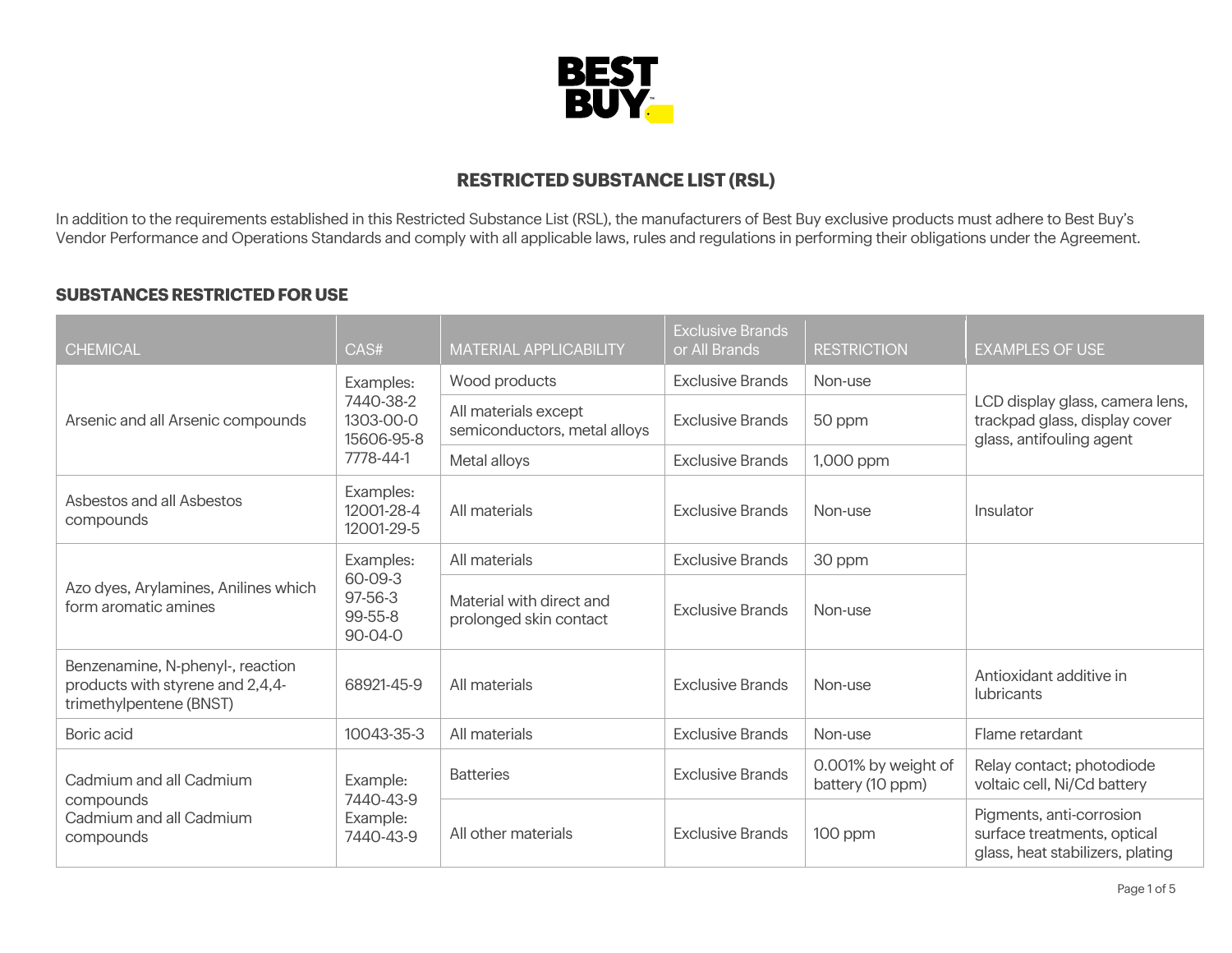

| <b>CHEMICAL</b>                                                  | CAS#                                                | <b>MATERIAL APPLICABILITY</b>              | <b>Exclusive Brands</b><br>or All Brands | <b>RESTRICTION</b>                                | <b>EXAMPLES OF USE</b>                                            |
|------------------------------------------------------------------|-----------------------------------------------------|--------------------------------------------|------------------------------------------|---------------------------------------------------|-------------------------------------------------------------------|
| Chlorinated Paraffins, Short Chain,<br>C10-13 (SCCP)             | Examples:<br>85535-84-8<br>71011-12-6               | All materials                              | <b>Exclusive Brands</b>                  | 1,000 ppm                                         | Plasticizer for PVC, flame<br>retardant                           |
| Dimethyl fumarate (DMFu)                                         | 624-49-7                                            | All materials                              | <b>Exclusive Brands</b>                  | Non-use                                           | Biocide for leather products                                      |
| Formaldehyde                                                     | 50-00-0                                             | All materials                              | <b>Exclusive Brands</b>                  | 0.05 ppm emissions                                | Wood, adhesives, plastics,<br>coatings                            |
| <b>Halogenated Diphenyl Methanes</b>                             | Examples:<br>76253-60-6<br>81161-70-8<br>99688-47-8 | All materials                              | <b>Exclusive Brands</b>                  | 1,000 ppm total<br>halogens<br>Br and Cl <900 ppm | Capacitors, transformers                                          |
| Hexabromocyclododecane (HBCDD)                                   | 3194-55-6                                           | All materials                              | <b>Exclusive Brands</b>                  | Non-use                                           | Flame retardant for casings                                       |
| Hexavalent Chromium (Cr(VI), Cr <sup>6+</sup> )<br>and compounds | Example:<br>18540-29-9                              | All materials                              | <b>Exclusive Brands</b>                  | 1,000 ppm                                         | Corrosion inhibition, metal<br>housings                           |
| Lead and all Lead compounds                                      | Example:<br>7439-92-1                               | Surface coatings of children's<br>products | <b>Exclusive Brands</b>                  | 50 ppm                                            | Pigment, paint, stabilizer,<br>colorant                           |
|                                                                  |                                                     | External cables, cords                     | <b>Exclusive Brands</b>                  | 300 ppm                                           | Cables, cords with thermoset or<br>thermoplastic coatings         |
|                                                                  |                                                     | <b>Batteries</b>                           | <b>Exclusive Brands</b>                  | 40 ppm                                            | Zinc carbon, alkaline button<br>cells                             |
|                                                                  |                                                     | All other materials                        | <b>Exclusive Brands</b>                  | 1,000 ppm                                         | Solder, coatings, glass, steel.<br>copper alloys, aluminum alloys |
| Mercury and all Mercury compounds                                | Example:<br>7439-97-6                               | <b>Batteries</b>                           | <b>Exclusive Brands</b>                  | 5 ppm                                             | Mercury oxide, zinc-<br>manganese, alkaline<br>manganese          |
|                                                                  |                                                     | All other materials                        | <b>Exclusive Brands</b>                  | 1,000 ppm                                         | CCFL lamps, switches, dyes                                        |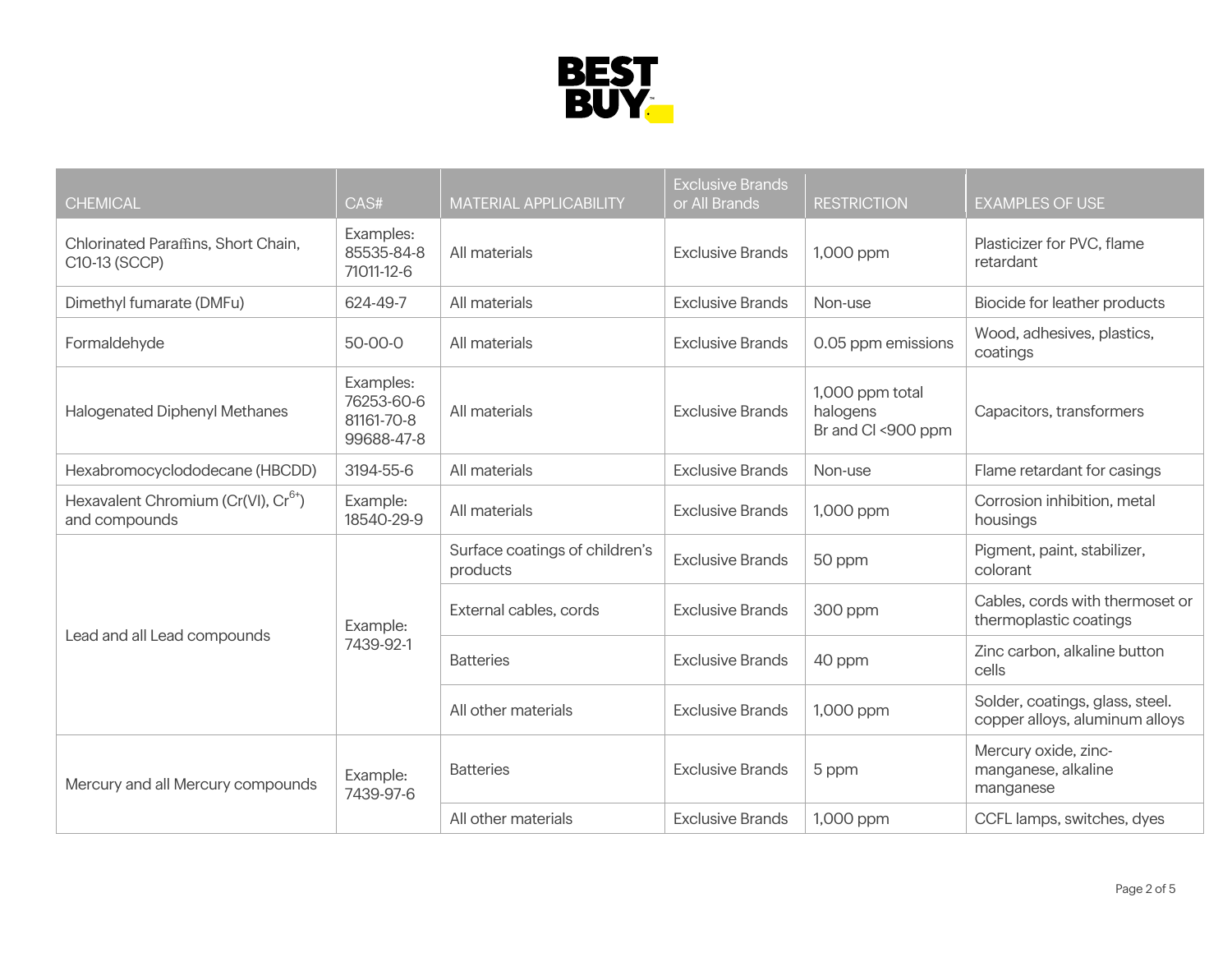

| <b>CHEMICAL</b>                                              | CAS#                                             | <b>MATERIAL APPLICABILITY</b>                                           | <b>Exclusive Brands</b><br>or All Brands | <b>RESTRICTION</b>                   | <b>EXAMPLES OF USE</b>                                        |
|--------------------------------------------------------------|--------------------------------------------------|-------------------------------------------------------------------------|------------------------------------------|--------------------------------------|---------------------------------------------------------------|
| Methyl-phenol compounds (all)                                | Examples:<br>95-48-7<br>106-44-5<br>108-39-4     | All materials                                                           | <b>Exclusive Brands</b>                  | 10 ppm                               | Cleaning compounds,<br>adhesives, resins, coatings            |
| Nickel and all Nickel compounds                              | Example:<br>7440-02-0                            | Material with direct and<br>prolonged skin contact                      | <b>Exclusive Brands</b>                  | $0.28 \mu g/cm2/$ week<br>leach rate | Stainless steel, plating;<br>headphones, mobile phones        |
| Organohalogenated flame retardants                           | Example:<br>59536-65-1                           | New model television display<br>enclosures and stands<br>beginning 2022 | <b>Exclusive Brands</b>                  | Non-use                              | Flame retardants in televisions                               |
| Perchlorates                                                 | Examples:<br>7601-89-0<br>7778-74-7<br>7790-98-9 | All materials                                                           | <b>Exclusive Brands</b>                  | $0.1$ ppm                            | Lithium perchlorate coin cell<br>batteries                    |
| Perfluorinated compounds (PFCs),<br>PFOA, PFOS and compounds | Examples:<br>335-67-1<br>754-96-1                | Textiles and coated materials                                           | <b>Exclusive Brands</b>                  | 1 µg/m2 coated area                  | Surfactant, impregnation agent<br>in textiles                 |
|                                                              |                                                  | Preparations                                                            | <b>Exclusive Brands</b>                  | 10 ppm                               |                                                               |
|                                                              |                                                  | All materials                                                           | <b>Exclusive Brands</b>                  | 1,000 ppm                            |                                                               |
| Bis (2-ethylhexyl) phthalate (DEHP)                          | $117 - 81 - 7$                                   | Accessible parts of children's<br>products                              | <b>Exclusive Brands</b>                  | 1,000 ppm sum of<br>all phthalates.  | Plasticizer, dye, pigment, paint,<br>ink, adhesive, lubricant |
| Butyl benzyl phthalate (BBP)                                 | 85-68-7                                          | Accessible parts of children's<br>products                              | <b>Exclusive Brands</b>                  | 1,000 ppm sum of<br>all phthalates.  | Plasticizer, dye, pigment, paint,<br>ink, adhesive, lubricant |
| Dibutylphthalate (DBP)                                       | 84-74-2                                          | Accessible parts of children's<br>products                              | <b>Exclusive Brands</b>                  | 1,000 ppm sum of<br>all phthalates.  | Plasticizer, dye, pigment, paint,<br>ink, adhesive, lubricant |
| Diisodecyl phthalate (DIDP)                                  | 68515-49-1<br>26761-40-0                         | Accessible parts of children's<br>products                              | <b>Exclusive Brands</b>                  | 1,000 ppm                            | Plasticizer, dye, pigment, paint,<br>ink, adhesive, lubricant |
| Diisononyl phthalate (DINP)                                  | 28553-12-0<br>68515-48-0                         | Accessible parts of children's<br>products                              | <b>Exclusive Brands</b>                  | 1,000 ppm sum of<br>all phthalates.  | Plasticizer, dye, pigment, paint,<br>ink, adhesive, lubricant |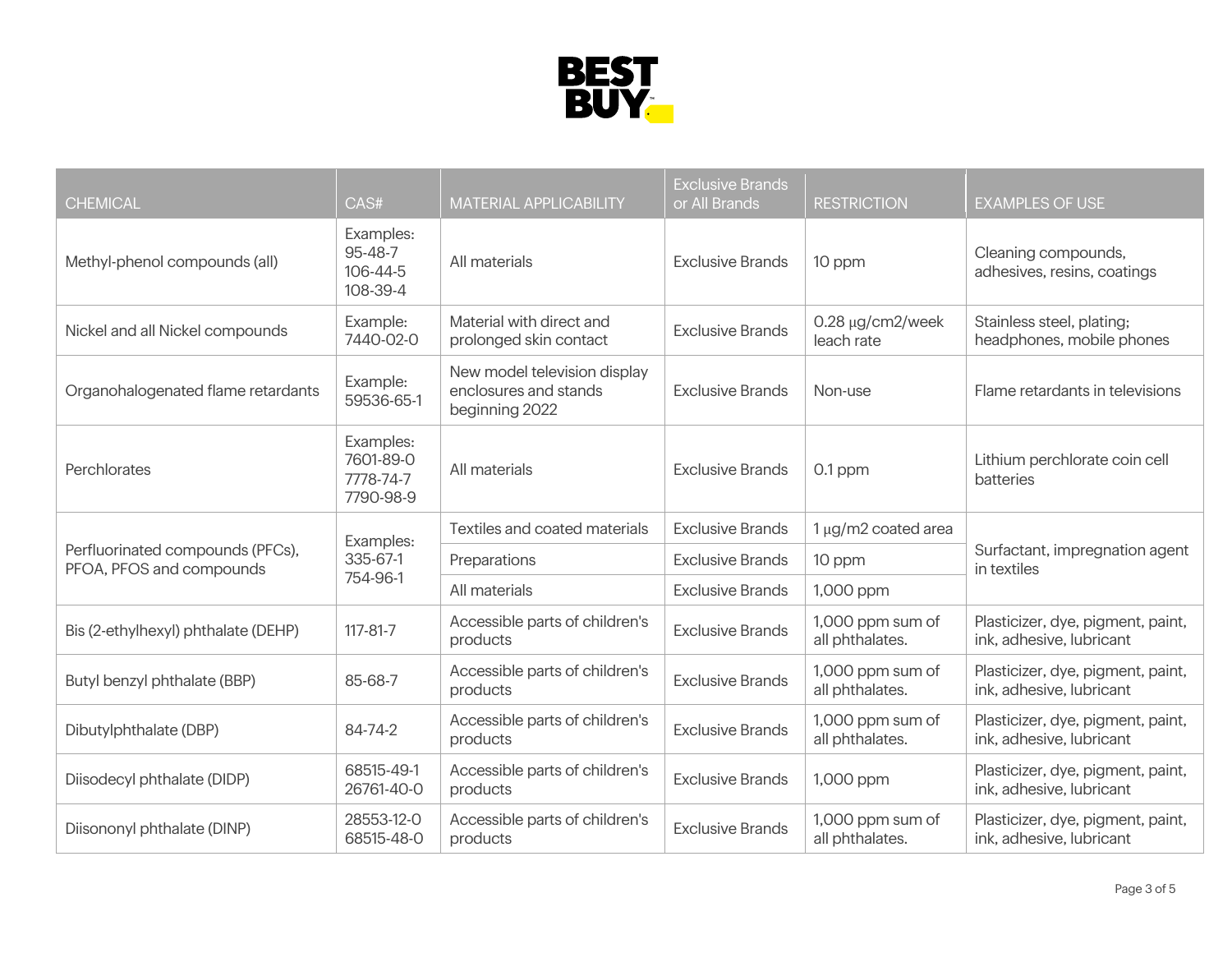

| <b>CHEMICAL</b>                          | CAS#                                                  | <b>MATERIAL APPLICABILITY</b>              | <b>Exclusive Brands</b><br>or All Brands | <b>RESTRICTION</b>                  | <b>EXAMPLES OF USE</b>                                                                                                                                         |
|------------------------------------------|-------------------------------------------------------|--------------------------------------------|------------------------------------------|-------------------------------------|----------------------------------------------------------------------------------------------------------------------------------------------------------------|
| Di-n-octyl phthalate (DNOP)              | 117-84-0                                              | Accessible parts of children's<br>products | <b>Exclusive Brands</b>                  | 1,000 ppm sum of<br>all phthalates. | Plasticizer, dye, pigment, paint,<br>ink, adhesive, lubricant                                                                                                  |
| Polybrominated Biphenyls (PBB)           | 59536-65-1                                            | All materials                              | <b>Exclusive Brands</b>                  | 1,000 ppm                           | Flame retardants                                                                                                                                               |
| Polybrominated Diphenyl Ethers<br>(PBDE) | Examples:<br>$101 - 55 - 3$<br>1163-19-5<br>2050-47-7 | All materials                              | <b>Exclusive Brands</b>                  | 1,000 ppm<br>900 ppm bromine        | Flame retardants                                                                                                                                               |
| Polychlorinated Biphenyl (PCB)           | 1336-36-3                                             | All materials                              | <b>Exclusive Brands</b>                  | Non-detect                          | Capacitor, heat transfer fluids,<br>electrical insulation, solvent, fire<br>retardants, dielectric sealants                                                    |
| Polychlorinated Naphthalene (PCN)        | 70776-3-3                                             | All materials                              | <b>Exclusive Brands</b>                  | Non-use                             | Lubricant, paint, stabilizer,<br>insulator, flame retardant                                                                                                    |
| Polychlorinated Terphenyl (PCT)          | 61788-33-8                                            | All materials                              | <b>Exclusive Brands</b>                  | Non-detect                          | Insulation oil, lubricant oil,<br>electrical insulation, solvent,<br>electrolytic solution,<br>plasticizers, fire retardants,<br>coatings, dielectric sealants |
| Trixylylphosphate (TXP)                  | 25155-23-1                                            | All materials                              | <b>Exclusive Brands</b>                  | Non-use                             | Flame retardant.                                                                                                                                               |